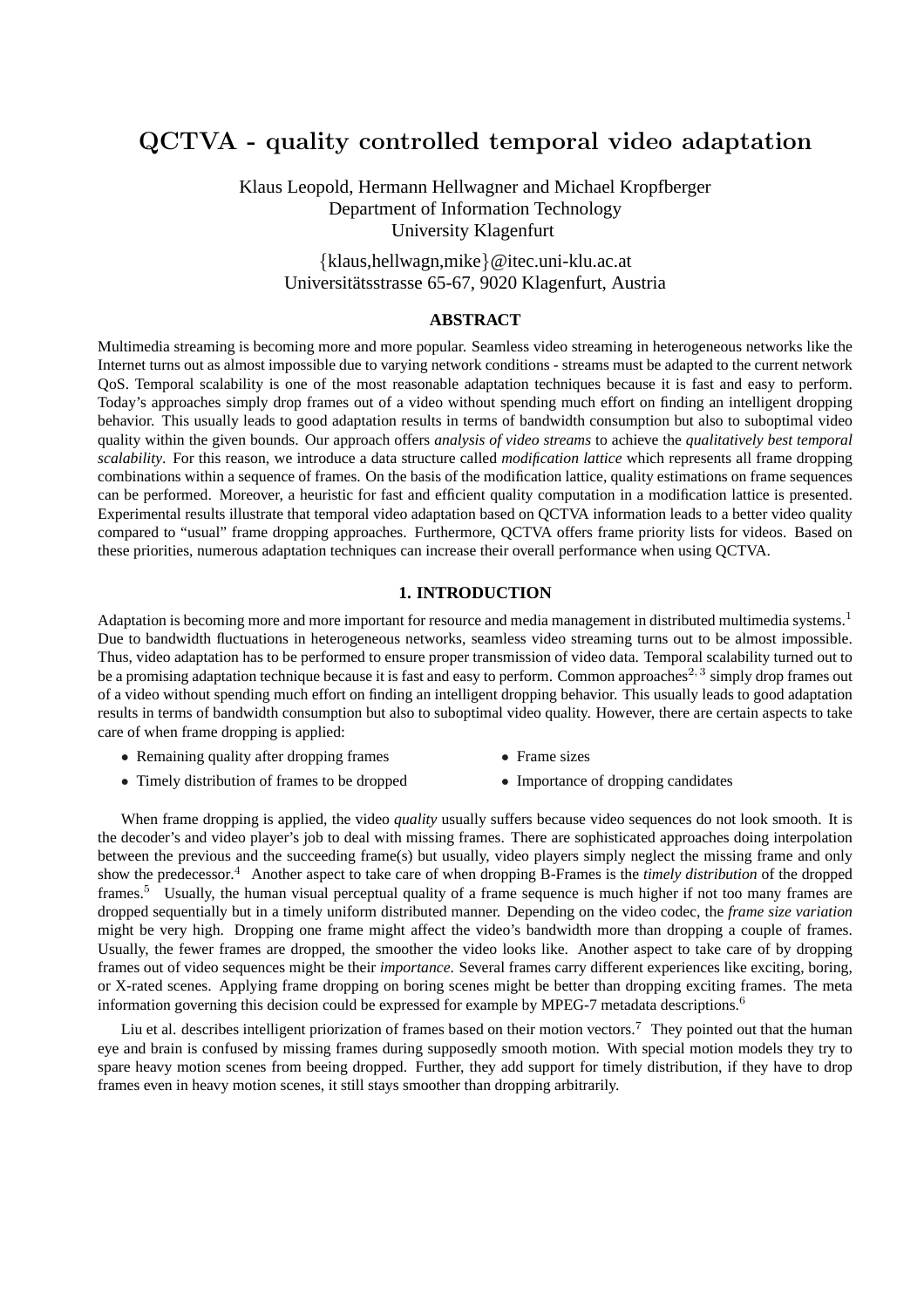This paper proposes analysis of video streams to achieve the *qualitatively best temporal scalability* by measuring the *visual* quality of possible frame dropping combinations. Experimental results illustrate that temporal video adaptation based on QCTVA information leads to a better video quality than random dropping. Furthermore, there are numerous applications and adaptation techniques that can gain profit when using QCTVA.

The remainder of this paper is organized as follows. Section 2 points out basic considerations about temporal scalability. In Section 3 quality measures for frame sequences with respect of temporal scalability are presented. Section 4 presents the main considerations of the QCTVA approach. Section 5 introduces into a technique to determine frame priorities of videos. Experimental results of the QCTVA approach are presented in Section 6. Section 7 is about fields of applications of the QCTVA approach. Ideas about improvements of existing applications are presented. Finally, Section 8 presents conclusions and outlines future work.

# **2. BASIC CONSIDERATIONS ABOUT TEMPORAL SCALABILITY**

In MPEG-4 each video elementary stream<sup>8</sup> is defined as a sequence of VOPs (*video object planes*), i.e., frames. Three important video frame types are distinguished: I-VOPs, P-VOPs, and B-VOPs. I-frames are independent from any other frames, P-frames are based on predictions from the last reference frame, and B-frames are based on predictions from the previous and the following reference frames. A reference frame might be either an I-frame or a P-frame, so only B-frames are totally unreferenced by any other frame type. When performing temporal video adaptation, the frame rate of a video is reduced. Thus, temporal scaling can be seen as a variation of the video in the time domain. One can perform temporal video adaptation by separating the video stream into two layers: base and enhancement layer.<sup>9</sup> The base layer carries a subset of the video frames of the video. The enhancement layer adds frames and therefore increases the frame rate. Clients can now choose whether they would like to receive the video with the low or high frame rate. However, layered temporal video adaptation is rather coarse grain because the adaptation granularity is a whole layer consisting of many frames. Furthermore, temporal video adaptation can be performed in the *compressed* or in the *uncompressed* domain.<sup>10</sup> Since there are no decoding dependencies, frame dropping in the uncompressed domain is simple because any frame can be dropped. In the compressed domain, decoding dependencies exist and thus, not every frame can be dropped. The QCTVA approach performs frame dropping in the compressed domain. The influence on the video by dropping a certain frame type can be summarized as follows:

- B-frames can be dropped at will since there are no other frames referencing them.
- When dropping a P-frame  $F_p$  all previous B-frames forward-referencing  $F_p$  and also all following B-frames and P-frames backward-referencing  $F_p$  have to be dropped.
- Dropping I-frames means losing all following P- and B-frames until the next I-frame as well as losing all forwardreferencing P- and B-frames. Since I-frames are usually infrequently used in a frame pattern, dropping I-frames makes nearly no sense.

Due to the independence of B-frames it is quite easy to randomly drop them.<sup>2</sup>

### **3. QUALITY ESTIMATION FOR GOPS**

To evaluate the quality of a frame pattern, the average Peak Signal-to-Noise Ratio  $(PSNR)^{11}$  is calculated for every frame. A pattern represents a frame sequence of arbitrary length which is constant over the whole video. In this context, GOP (group of pictures) and pattern are synonyms and therefore used interchangeably. Signal-to-noise ratio measures are estimates of the quality of a reconstructed image compared with an original image. The basic idea is to compute a single, objective number that reflects the quality of the reconstructed image. The QCTVA approach uses signal-to-noise ratio measures because they are fast and easy to compute.

**Quality of GOPs.** The PSNR value for two images (frames) is computed by

$$
psnr(I, L) = 20 \log_{10} \left( \frac{255}{\sqrt{\frac{1}{XY} \sum_{x=1}^{X} \sum_{y=1}^{Y} (I_{x,y} - L_{x,y})^2}} \right)
$$
(1)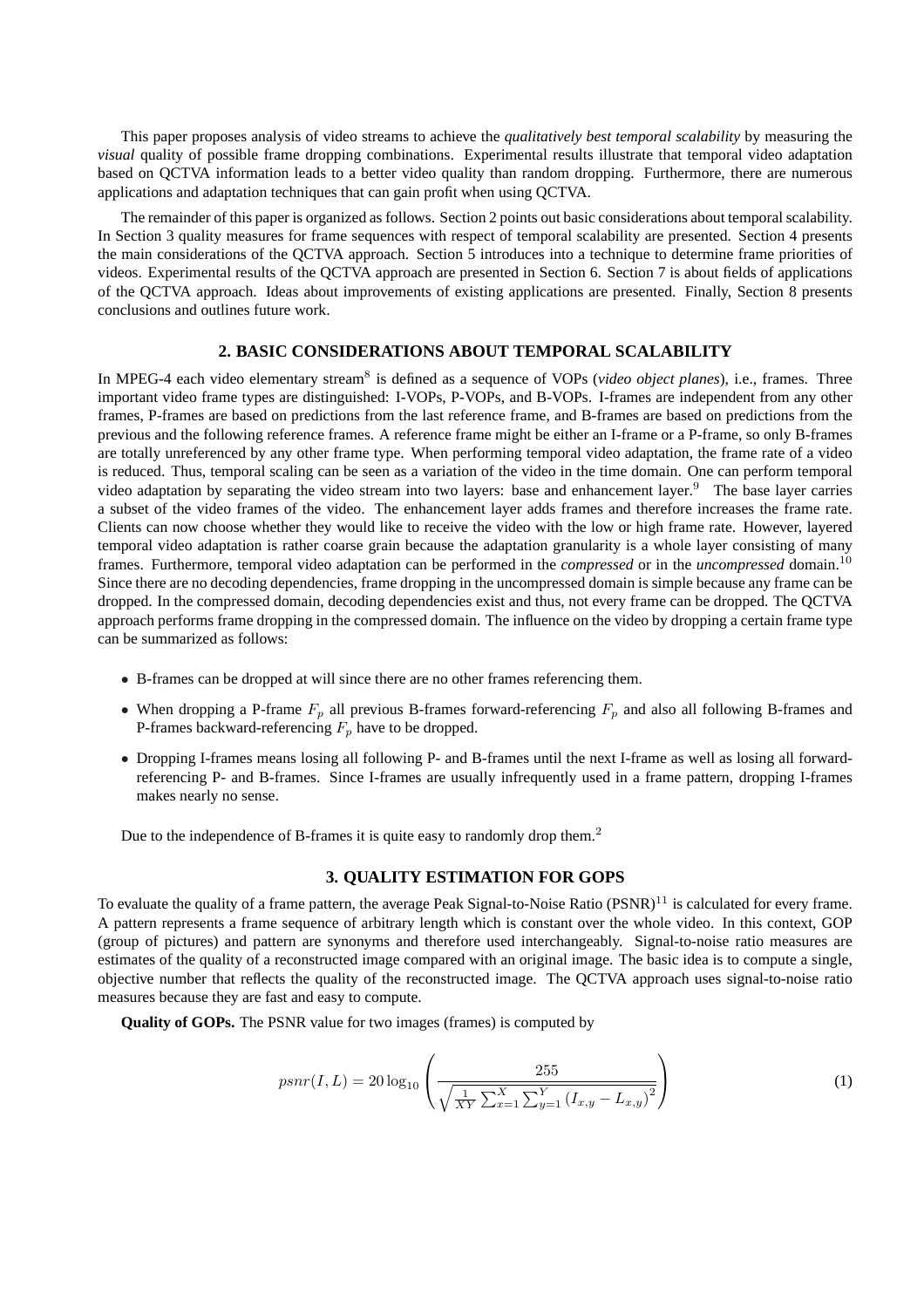where I is the original and L is the loss induced image with the dimension  $X \times Y$  each and 8-bit pixels. To get the loss induced image, the original image is encoded and afterwards decoded.

Given two patterns  $F$  (the original frame sequence) and  $G$  (the loss induced frame sequence) with  $n$  single frames  $F = \{F_1, \ldots, F_n\}$  and  $G = \{G_1, \ldots, G_n\}$ , the quality  $Q_P$  of G relative to F is the average PSNR value of the pattern which is computed by:

$$
Q_P = \frac{\sum_{i=1}^{n} psnr(F_i, G_i)}{n} \tag{2}
$$

**Quality of GOPs with Dropped Frames.** The above mentioned quality estimation can be performed on patterns if no frames are missing. Dropping I- and P-frames usually makes no sense because the loss in quality is rather large due to the dependencies to other frames. Therefore, equations only for dropping B-Frames will be developed next. For simplicity, a dropped B-frame is also referred to just as a frame.

The quality of patterns with a single dropped frame is calculated by using the last available frame instead of the dropped frame. Given two patterns F and G with n frames, where frame k is missing in pattern G, the quality  $Q_P$  is calculated by:

$$
Q_P = \frac{\sum_{i=1}^{k-1} psnr(F_i, G_i) + psnr(F_k, G_{k-1}) + \sum_{j=k+1}^{n} psnr(F_j, G_j)}{n}
$$
(3)

It is not possible to handle patterns where more than one frame is dropped with Equation 3. With Equation 4, the quality of a pattern with a sequence of dropped frames can be calculated. Given two patterns  $F$  and  $G$  with  $n$  frames where m frames are sequentially dropped starting with frame  $G_k$ , the quality  $Q_P$  is calculated as

$$
\forall k, m, n \in \mathbb{N}: k + m \le n + 1
$$
  
\n
$$
Q_P = \frac{\sum_{i=1}^{k-1} psnr(F_i, G_i) + \sum_{l=k}^{k+m-1} psnr(F_l, G_{k-1}) + \sum_{j=k+m}^{n} psnr(F_j, G_j)}{n}
$$
\n(4)

If more than one sequence of frames is dropped in a pattern (e.g., frames 3, 4, 5, 7, and 10 are dropped), Equation 4 can not be applied. For this case Equation 5 is defined.  $F$  and  $G$  are patterns with length  $n$ ,  $k$  is the starting index of the first frame dropping sequence with m frames, k' is the starting index of the succeeding frame dropping sequence with  $m'$ frames etc.,  $k^{(n)}$  is the starting index of the last frame dropping sequence with  $m^{(n)}$  frames.

$$
\forall k, k', \dots, k^{(n)}, m, m', \dots, m^{(n)}, n \in \mathbb{N}: 1 < k < k + m < k' < k' + m' < k^{(n)}
$$
  

$$
< k^{(n)} + m^{(n)} \le n + 1
$$

$$
Q_{P}\left(F, G, \left[(k, m), (k', m'), \ldots, (k^{(n)}, m^{(n)})\right], n\right)
$$
\n
$$
= \frac{\sum_{i=1}^{k-1} psnr(F_i, G_i) + \sum_{l=k}^{k+m-1} psnr(F_l, G_{k-1})}{n}
$$
\n
$$
+ \frac{\sum_{i=k+m}^{k'-1} psnr(F_i, G_i) + \sum_{l=k'}^{k'+m'-1} psnr(F_l, G_{k'-1})}{n}
$$
\n
$$
+ \ldots
$$
\n
$$
+ \frac{\sum_{i=k^{(n)}-1}^{k^{(n)}-1} psnr(F_i, G_i) + \sum_{l=k^{(n)}+m}^{k^{(n)}-1} psnr(F_l, G_{k^{(n)}-1})}{n}
$$
\n
$$
+ \frac{\sum_{i=k^{(n)}+m^{(n)}}^{n} psnr(F_i, G_i)}{n}
$$
\n
$$
+ \frac{\sum_{i=k^{(n)}+m^{(n)}}^{n} psnr(F_i, G_i)}{n}
$$
\n(5)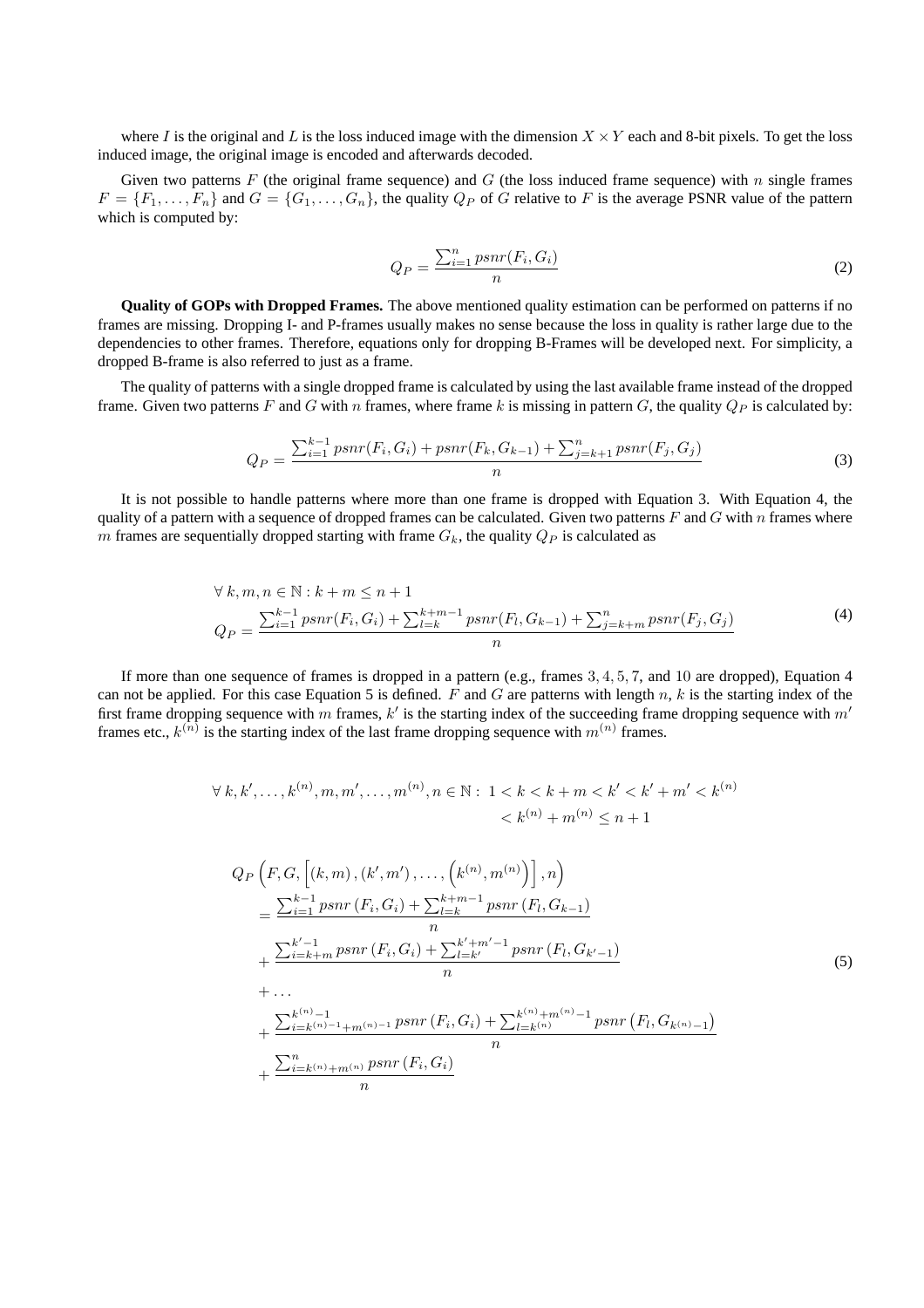The start points and lengths of dropped frame sequences are specified as a list of tuples:  $[(k, m), (k', m'), (k'', m''), \dots]$ . Equation 5 basically computes the average PSNR value of a frame sequence without dropped frames followed by a sequence including dropped frames and so on. Thus, all  $k, k', \ldots$  and  $m, m', \ldots$  must hold the condition  $k < k + m <$  $k' < k' + m' \dots$  The last term computes possible remaining frame sequences without dropped frames. If there are no remaining frame sequences,  $k^{(n)} + m^{(n)} > n$  and thus, the term becomes 0.

Table 1 presents an example PSNR estimation. Column one represents the frame number and column two the frame type of the original pattern. Column three and four represent the frame number and type of the sequence with frames dropped. Column five shows the computed PSNR value for each frame pair. Shaded rows represent dropped frames in G.

| $N o_F$        | $Type_F$ | $No_G$         | $Type_G$ | psnr(F, G) |
|----------------|----------|----------------|----------|------------|
| 1              | Ī        | 1              | T        | 35.342     |
| 2              | B        | 2              | B        | 33.993     |
| 3              | B        | $\overline{2}$ | B        | 32.984     |
| $\overline{4}$ | B        | $\overline{2}$ | B        | 31.191     |
| 5              | B        | $\overline{2}$ | B        | 29.032     |
| 6              | P        | 6              | P        | 35.561     |
| 7              | B        | 6              | P        | 32.432     |
| 8              | B        | 8              | B        | 34.331     |
| 9              | B        | 9              | в        | 34.531     |
| 10             | B        | 9              | B        | 31.667     |
| 11             | B        | 11             | P        | 34.123     |
|                |          | 33.198         |          |            |

**Table 1**. PSNR Estimation in Case of Randomly Dropped B-Frames

The arguments for Equation 5 can be derived from Table 1:  $k$  and  $m$  are both 3 because the starting index for the first dropping sequence as well as its length is 3,  $k' = 7$  because this is the start of the next frame dropping sequence with length  $m' = 1$ ,  $k'' = 10$ ,  $m'' = 1$ , and  $n = 11$  because the whole pattern contains 11 frames. Equation 6 is an example for applying Equation 5 on Table 1.

$$
Q_P(F, G, [(3,3), (7,1), (10,1)], 11)
$$
\n
$$
= \frac{\sum_{i=1}^{2} psnr(F_i, G_i) + \sum_{l=3}^{5} psnr(F_l, G_2)}{11}
$$
\n
$$
+ \frac{\sum_{i=6}^{6} psnr(F_i, G_i) + \sum_{l=7}^{7} psnr(F_l, G_6)}{11}
$$
\n
$$
+ \frac{\sum_{i=8}^{9} psnr(F_i, G_i) + \sum_{l=10}^{10} psnr(F_l, G_9)}{11}
$$
\n
$$
+ \frac{\sum_{i=11}^{11} psnr(F_i, G_i)}{11} = 33.198
$$
\n(6)

## **4. THE QCTVA APPROACH**

**Modification Lattice.** A single frame sequence has a lot of different dropping patterns. For example, the pattern IBBPBB may have the dropping sequences I-BPBB, I--PBB, or even I--P--, where - represents a dropped frame. To compute the quality of any frame dropping sequence, a *modification lattice* of all frame dropping combinations has to be built. The original sequence is the *master pattern* and its frame dropping sequences are referred to as *modifications*. All modifications with the same number of dropped frames are labeled as a *layer*. The modification where no more B-frames are available is called the *base layer*. If n is the number of droppable frames (B-frames), the modification lattice has n layers and its height is  $n$ . We do not count the master pattern as a layer because it is the origin of the lattice - the original frame sequence of the video. Layer  $i$  in the lattice represents all combinations of  $i$  frames being dropped from the master pattern.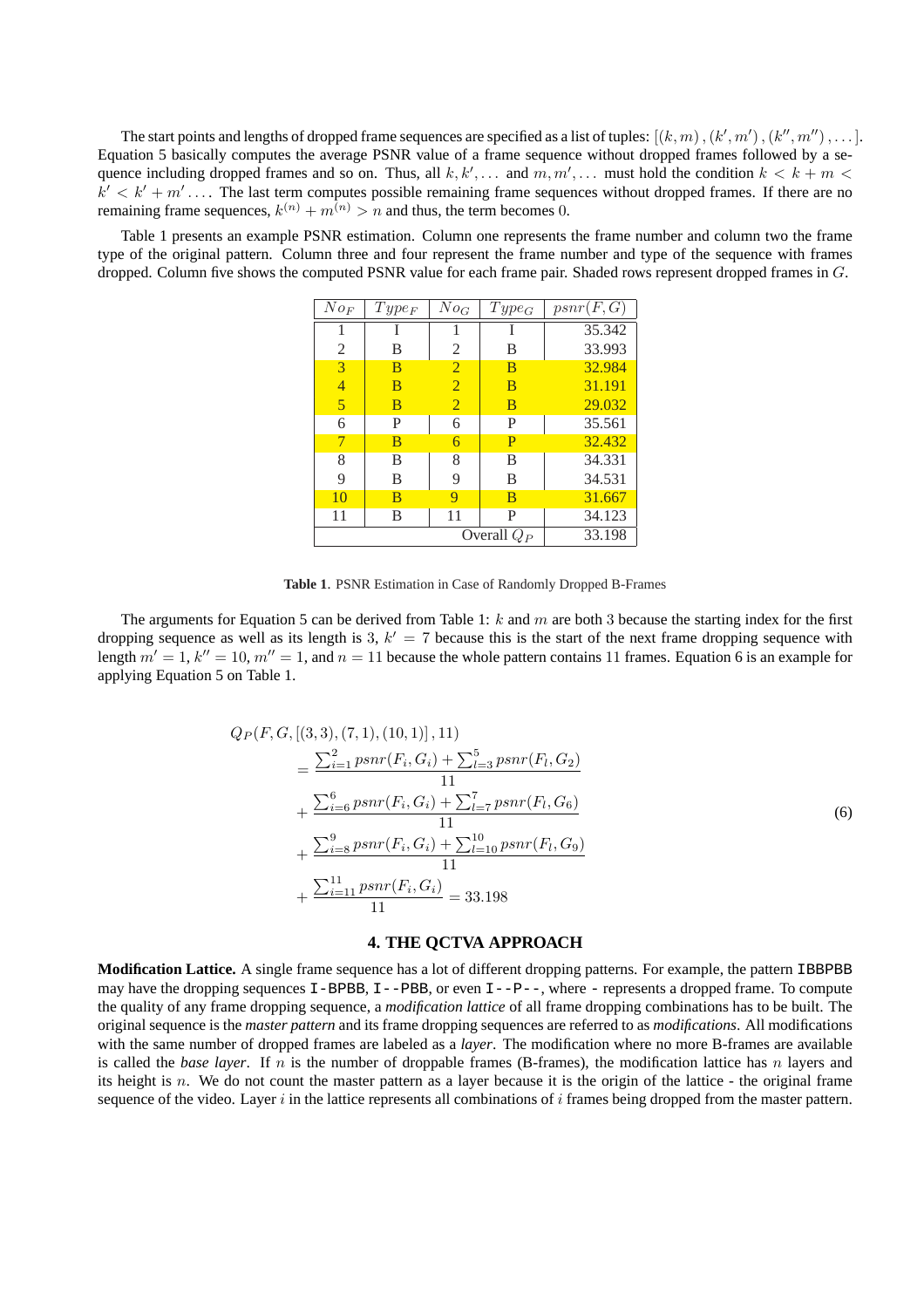Figure 1 illustrates a modification lattice with the master pattern IBBPBB. Layer 1 in the lattice represents all possible frame dropping combinations of the master pattern by dropping only one frame for each modification. This leads to the modifications for layer 1 (L<sub>1</sub>): I-BPBB, IB-PBB, IBBP-B and IBBPB-. For layer 2 (L<sub>2</sub>) all modifications of L<sub>1</sub> are expanded by dropping one more frame. Thus, e.g., the pattern IB-PBB will lead to I--PBB, IB-P-B and IB-PB- at layer 2.



**Figure 1**. Modification Lattice Including Quality Measures

A quality value  $Q$  is assigned to every node (modification) in the lattice. For the master pattern  $Q$  is computed based on Equation 2, where  $F$  is the original (lossless) frame sequence and  $G$  is the loss induced master pattern. For the other nodes  $Q$  is estimated by applying Equation 5 where F is the original (lossless) frame sequence and  $G$  is the loss induced modification (node) in the lattice. The lattice in Figure 1 is referred to as fully expanded because all nodes in the lattice are expanded. A fully expanded lattice represents *all* possible frame dropping combinations for a given master pattern.

**Best and Worst Modifications Estimation.** To extract dropping information from the lattice one has to perform certain operations on the lattice. Interesting information might be the best and worst patterns on each layer which leads to the best and worst dropping behavior respectively. The worst modifications might be used for reasons of comparison only.

The set of best patterns in a modification lattice contains the master pattern, the patterns with the *highest* quality measure on each layer, and the base layer. Given a lattice with n layers  $L_1 \ldots L_n$ , the master pattern MP, and the base layer  $BL = L_n$ , the set of best patterns  $P_B$  is defined as:

$$
\forall i, n \in \mathbb{N} \quad : i = 1 \dots (n - 1)
$$
  
\n
$$
P_B = \{MP\} \cup maxQ(L_i)
$$
  
\n
$$
maxQ(L_i) = max(L_i) \cup maxQ(L_{i+1})
$$
  
\n
$$
maxQ(L_n) = \{BL\}
$$
\n(7)

The maximum operation  $max(L_i)$  of Equation 7 takes a set of patterns (nodes in the lattice) as input and returns the *set of patterns* with the maximum quality. Figure 2 graphically illustrates the results of applying Equation 7 on the lattice in Figure 1. The best patterns in the lattice are emphasized. The worst modifications are estimated the same way as the best modifications except that the functions max and max $Q$  of Equation 7 are replaced by min and min $Q$ .

**Average Modification Estimation.** Average modifications of a modification lattice simulate the long time behavior of semi-intelligent network nodes. A semi-intelligent network node would not drop I- and P-frames if bandwidth back-offs occurred, but choose B-frames only. Given a layer L in a lattice with  $m$  modifications, the average quality measure is computed by: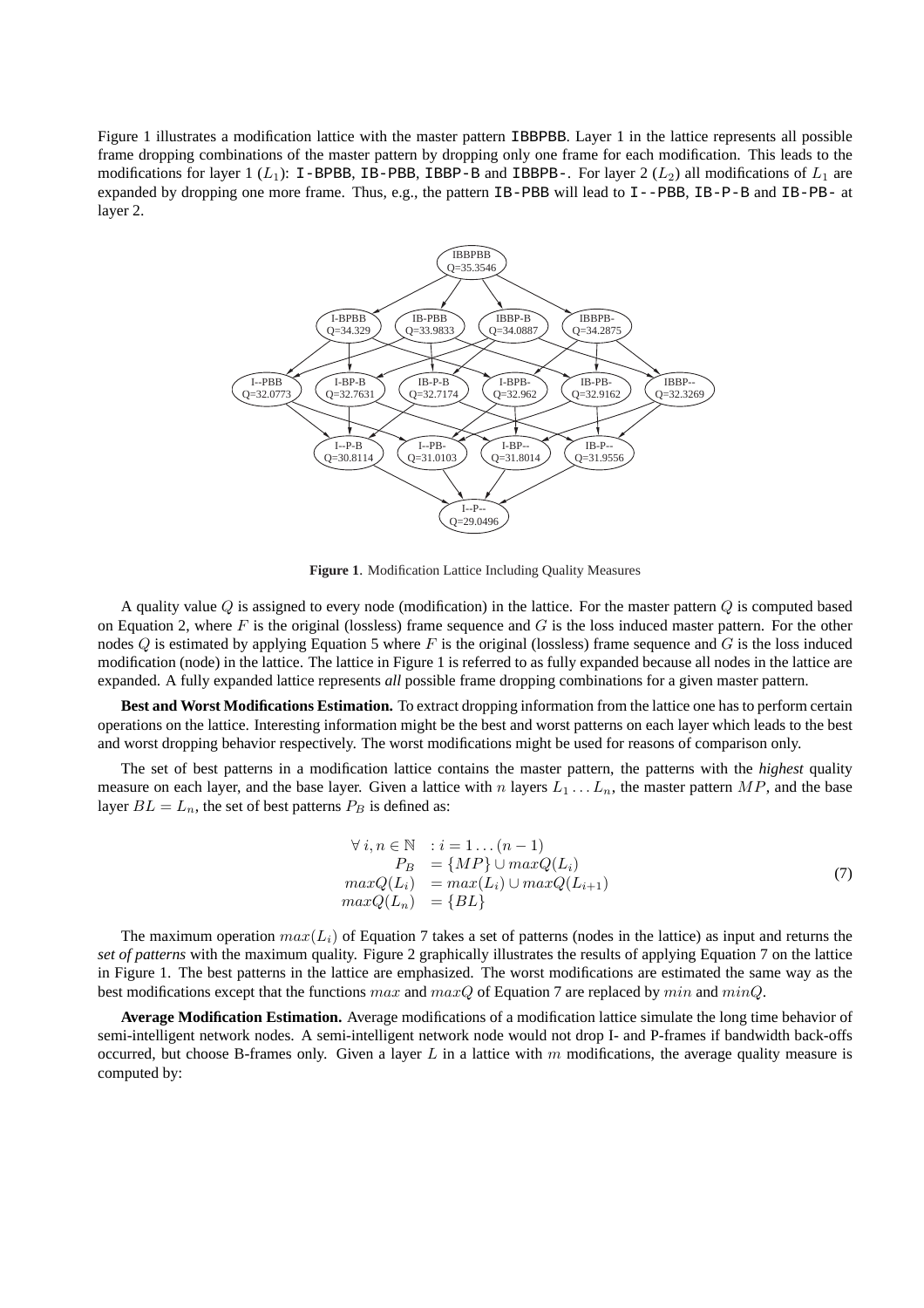

**Figure 2**. Best Patterns in a Lattice

$$
Q_{avg}(L) = \frac{\sum_{i=1}^{m} Q_{P_i}}{m} \tag{8}
$$

The average modification on a layer is the pattern with the minimum deviation of the average quality measure at this layer. Given a layer L in a lattice with m modifications, the average modification  $P_{A_i}$  is computed by:

$$
avg(L) = \{P_{A_i} \mid i \in \{1, ..., m\} : min\left(|Q_{avg}(L) - Q_{P_1}|, ..., |Q_{avg}(L) - Q_{P_m}|\right)\}\
$$
\n(9)

The set of average patterns in a lattice contains the master pattern, the patterns with the minimum deviation to the *average* quality measure on each layer, and the base layer. Given a lattice with n layers  $L_1 \ldots L_n$ , the master pattern  $MP$ , and the base layer  $BL = L_n$ , the set of average patterns  $P_A$  is defined as:

$$
\forall i, n \in \mathbb{N} \quad : i = 1 \dots (n - 1)
$$
  
\n
$$
P_A = \{MP\} \cup avgQ(L_i)
$$
  
\n
$$
avgQ(L_i) = avg(L_i) \cup avgQ(L_{i+1})
$$
  
\n
$$
avgQ(L_n) = \{BL\}
$$
\n(10)

Figure 3 graphically illustrates the result of applying Equation 10 on the lattice in Figure 1. The average patterns in the lattice are colored red.

**Best First Expansion Heuristic.** The Best First Expansion Heuristic (BFE) defines a very fast way to build a modification lattice and offers a continuous path through the lattice. A continuous path provides a total order of all modifications. The principle is not to fully expand the lattice but the best nodes on each layer only. The starting point is the master pattern which is expanded to all its child patterns. Then, quality estimation is performed. In the set of expanded nodes only the qualitatively best pattern is expanded further - the others are not. This principle is repeated for all layers until the base layer is reached. This method is referred to as *Best First Expansion Heuristic* (BFE).

Given a lattice where  $MP$  is the master pattern,  $BL$  is the base layer pattern and N is a singleton set containing any node in the lattice, then the set of best first expansion nodes  $P_H$  is defined as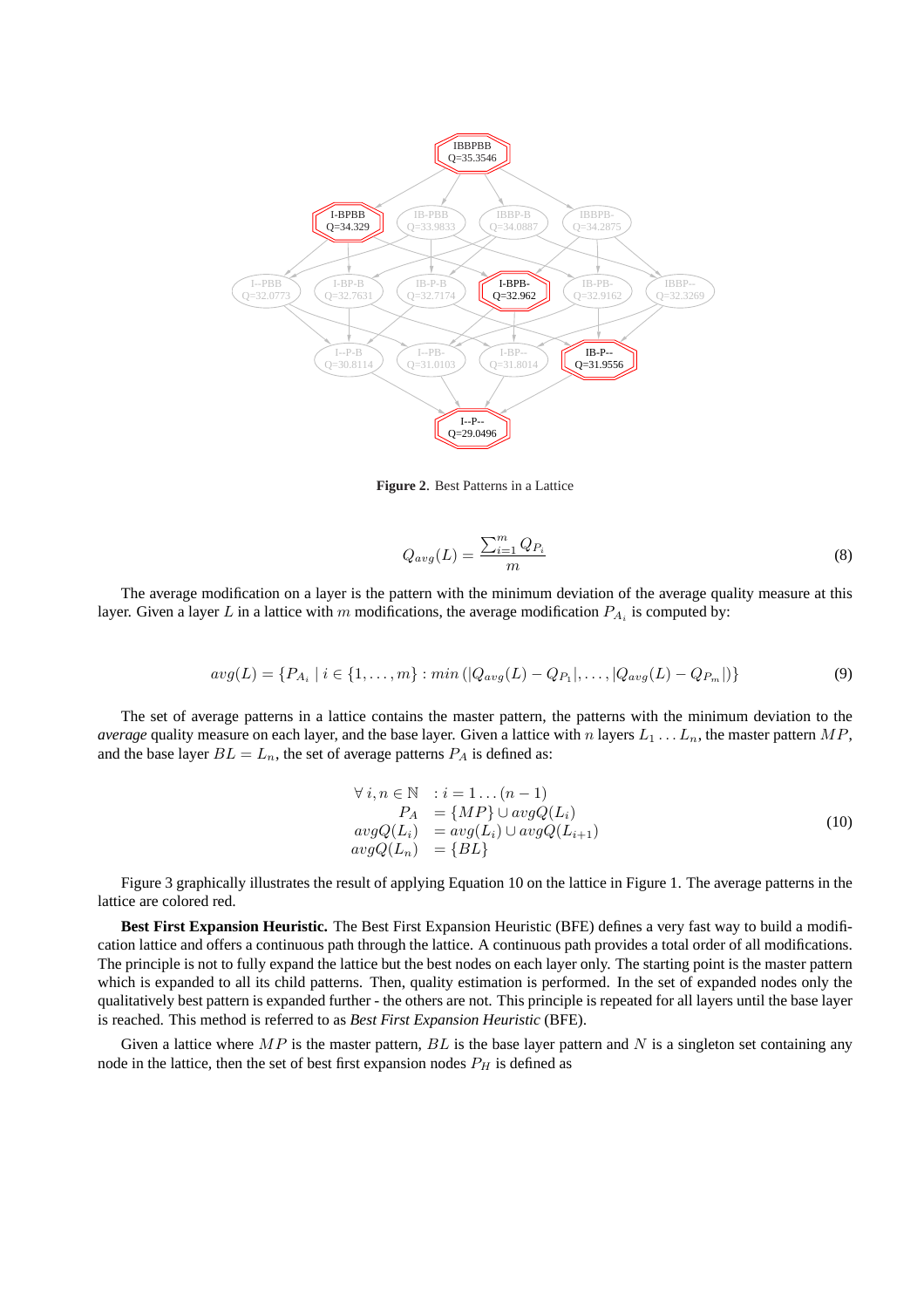

**Figure 3**. Average Patterns in a Lattice



(a) BFE Construction

(b) BFE Suboptimal Result

**Figure 4**. Best First Expansion Heuristic

$$
P_H = P'_H(\{MP\})
$$
  
\n
$$
P'_H(N) = \begin{cases} N \cup P'_H(max(expand(N))) & N \neq BL, \\ N & N = BL \end{cases}
$$
\n(11)

The function  $\text{expand}(N)$  in Equation 11 expands the node in the singleton set N and returns a set of all its children. The maximum operation max(M) takes a set of patterns M as input and returns the *singleton set of patterns* with the maximum quality. If more than one maximum node exists, one pattern is randomly chosen as the maximum. Figure 4(a) illustrates the result of Equation 11 applied to the lattice in Figure 1.

Best first expansion leads to a path through the lattice. A path is characterized by the constraint that every modification  $M_i$  is a predecessor of all derived modifications  $M_j \ldots M_n$ , where i is the current layer, n is the number of layers, and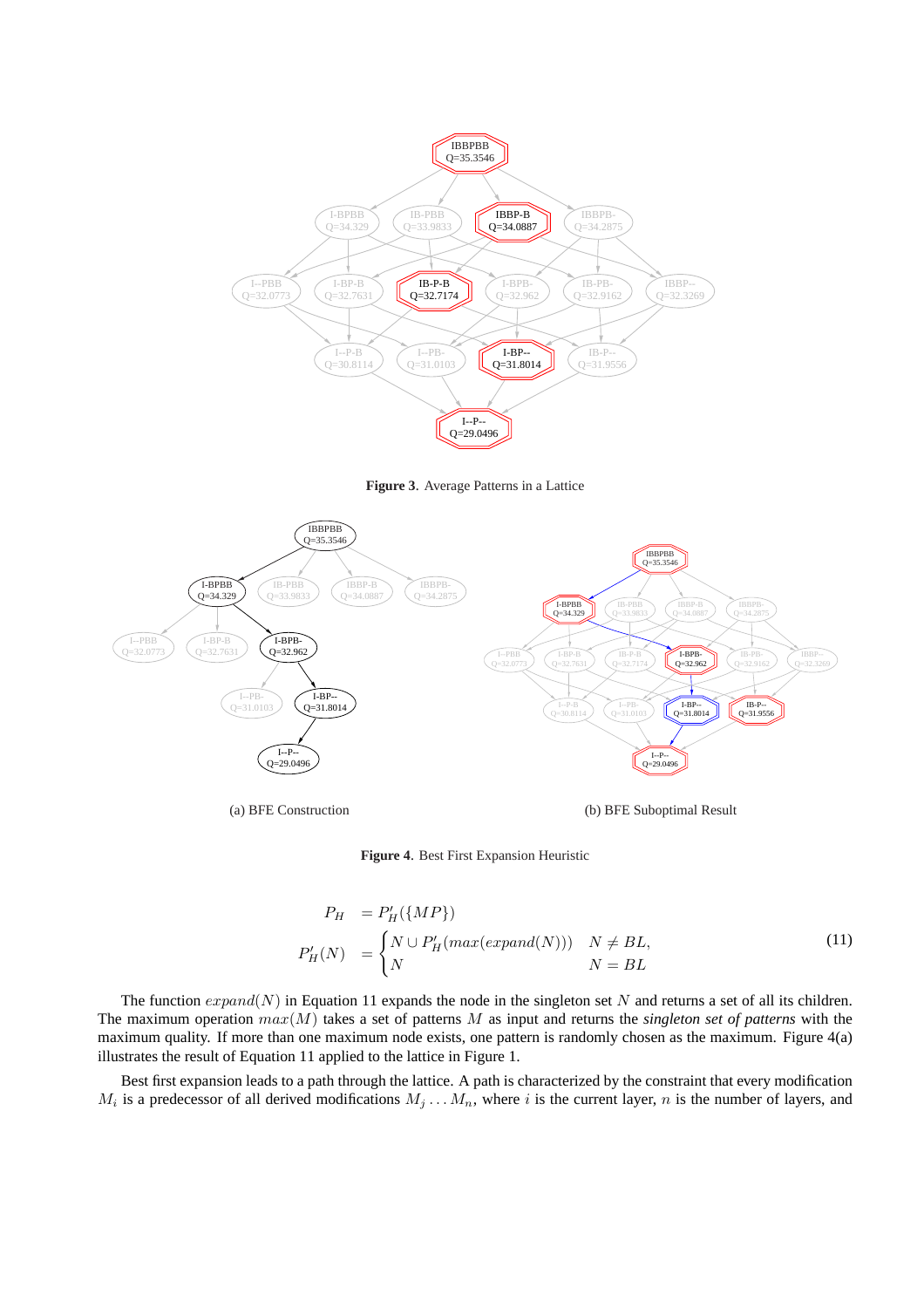| No | Type    | Prio | PSNR    | Size | FrOffset |
|----|---------|------|---------|------|----------|
| 0  | $I-VOP$ | 1    | 29.0496 | 7908 | U        |
| 1  | $P-VOP$ | 2    | 29.0496 | 2677 | 7908     |
| 2  | B-VOP   | 6    | 35.3546 | 1579 | 10585    |
| 3  | B-VOP   | 3    | 31.1014 | 1540 | 12164    |
| 4  | $P-VOP$ | 2    | 29.0106 | 2785 | 13704    |
| 5  | B-VOP   | 4    | 32.962  | 1538 | 16489    |
| 6  | B-VOP   | 5    | 34.329  | 1485 | 18027    |
| 7  | $P-VOP$ | 2    | 29.0106 | 2810 | 19512    |
|    |         |      |         |      |          |

**Table 2**. Frame Prioritization Output

 $i < j \le n$ . A modification  $M_i$  is a predecessor of a modification  $M_{i+1}$  if every dropped frame in  $M_i$  is also dropped in  $M_{i+1}$ . For example the modification I-BPBB is a predecessor of I-BPB- but not of IBBP--. A path through the lattice also implies a total order of modifications which is needed for frame prioritization as described in Section 5.

Best first expansion may lead to a suboptimal path and to suboptimal modifications. It is possible that the best modification on layer  $L_i$  is expanded but its children on layer  $L_{i+1}$  do not contain the best modification of layer  $L_{i+1}$ . Figure 4(b) illustrates the problem of best first expansion. On layer  $L_2$  pattern  $I$ -BPB- is expanded which leads to its children I--PB- and I-BP--. The pattern I-BP-- is taken for the next expansion because it has the higher quality measure. If the whole lattice would have been expanded, the pattern  $IB-P--$  would also be in the set of patterns on layer  $L_3$  and it would be chosen as the best modification because it reflects the maximum quality value on this layer.

To find the very best path some sort of best path search algorithm like Dijkstra's must be used.<sup>12</sup> Measurements showed that the modifications determined by the best first expansion heuristic are usually congruent to the best modifications in the lattice. Just very few deviations are being discovered (see Section 6).

#### **5. FRAME PRIORITIZATION**

Based on the best path in the lattice, priorities for frames can be derived. I-frames always have the highest priority 1 and P-frames have priority 2 because usually it does not make sense to drop them. Priority 3 is assigned to the B-frame which is dropped at layer  $L_n$ , priority 4 to the B-frame which is dropped at layer  $L_{n-1}$  and so forth. To determine priorities for the B-frames in a pattern, a continuous path through the lattice is needed. A path implies that every modification on a certain layer is a predecessor of all further modifications. Given the modification  $IB-PBB$  on layer  $L_1$  and the modification I-BP-B on layer  $L_2$ , it is not possible to assign a priority for the second B-frame because it does not appear on layer  $L_1$ but on layer  $L_2$ . In Figure 4(a), the priority for the frames in the base layer is 1 for the I-frame and 2 for the P-frames. The priority for the B in  $I-BP--$  is 3 because it is the last B-frame before the base layer. In the pattern  $I-BPB-$  the fifth frame is new and therefore it gets the priority 4. Analogous, the last B-frame in I-BPBB gets 5 and the second frame in IBBPBB gets 6 as its priority.

The QCTVA tool produces the output shown in Table 2. The first column in the table represents the frame number in stream order because that is the way how frames are transmitted over networks.<sup>9</sup> The second column represents the frame type which can be I-VOP, P-VOP, or B-VOP. The third column represents the priority of the frames based on the considerations above. The PSNR value is the quality measure that can be reached if the current frame and all its lower priorities are decoded. The fifth column represents the size of the frame in bytes and the sixth column the byte offset in the video file. It has to be mentioned that Table 2 shows a human readable form of the frame priorities. The binary representation can be coded in just one byte per frame because all the information like No, Type, Size, and FrOffset can be omitted for video delivery.

### **6. EXPERIMENTAL RESULTS**

Extensive experiments were performed to analyze the best frame dropping behavior within video sequences.<sup>13</sup> This section presents results of the GOP analysis where every single GOP of a video was investigated. Furthermore, the streaming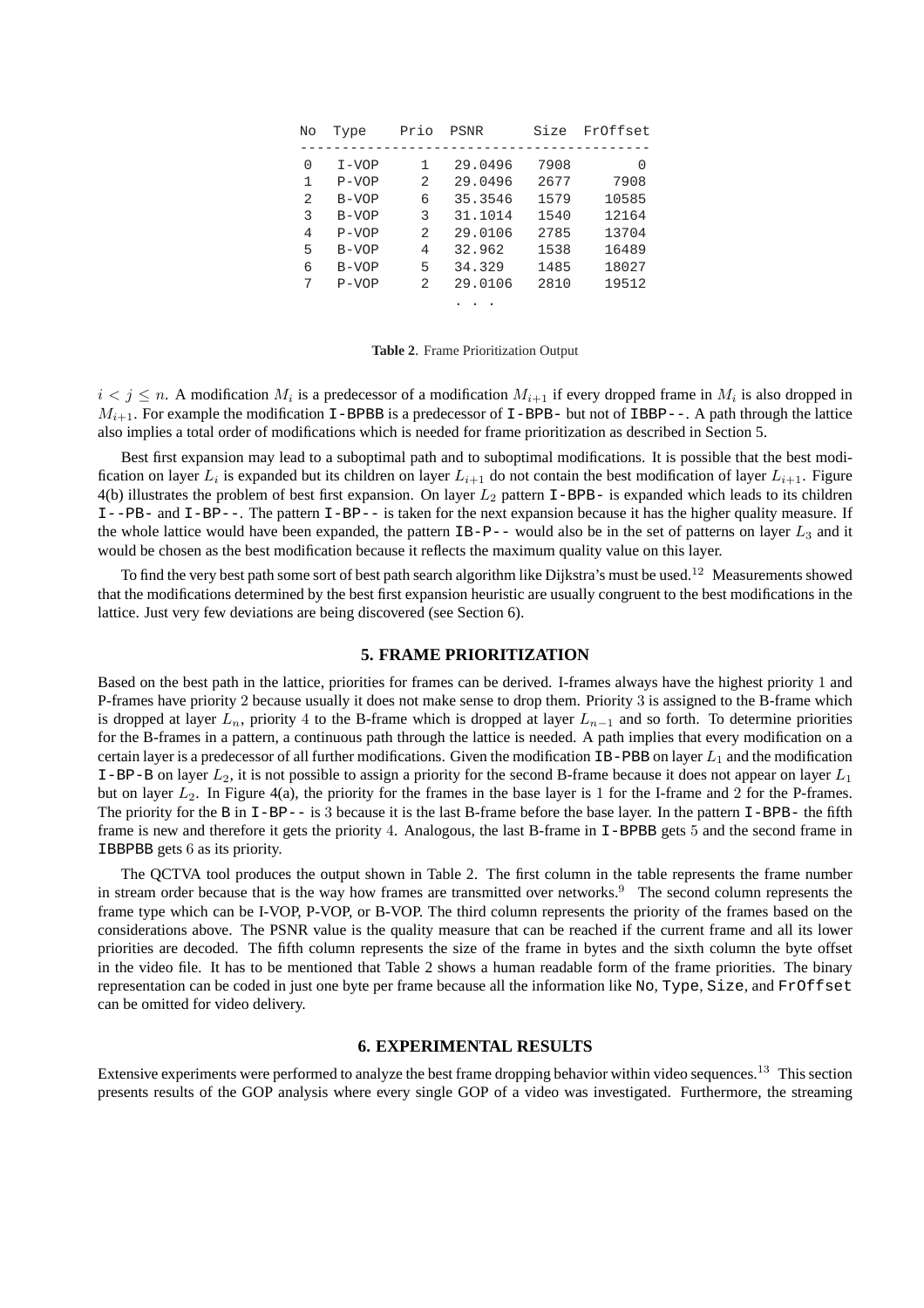

**Figure 5**. GOP Analysis

behavior of temporally adaptated videos was analyzed. The MPEG reference videos "Foreman" and "Big Show One" were used as test streams.

**GOP Analysis.** Figures 5(a) and 5(b) visualize all modifications in a GOP. The x-axis represents the GOP size in bytes and the y-axis the PSNR value in dB. Every black or grey dot stands for a certain modification (i.e., a node in the modification lattice) of the GOP. Black and grey is used alternately to distinguish modifications among layers, i.e., black dots represent layer  $L_i$ , grey dots layer  $L_{i+1}$ , black  $L_{i+2}$ , etc. The most upper points represent the best modification for every layer, the lowest points the average modification, and the points in in between or overlaying the upper points are the modifications based on the BFE heuristic. All points are connected to give a better visualization - *there are no measuring points interpolated in between*. Figure 5(a) shows compact and small modification "clouds". The difference between the modification with the highest byte size and the lowest size of a layer is approximately 1000 bytes (e.g., layer 1 or 11) to 4000 bytes (e.g., layer 6). The fluctuation of the PSNR value is about 1 dB per layer. The benefit of quality based temporal adaptation is not very high in comparison to non quality based adaptation. Furthermore, Figure 5(a) shows that the BFE heuristic is not always as good as the best modification. However, the difference in the PSNR value is negligible.

Figure 5(b) represents a GOP consisting of 15 frames where a big benefit can be gained by using quality controlled temporal adaptation. The PSNR value fluctuates up to 3.5 dB which means choosing a wrong pattern may lead to big losses in visual quality. Each vertically aligned bar of modification clouds in the graph represent a single layer, and hereby all layers are visually well separated from each other. The graph also shows modifications which are somewhat clustered within a layer, e.g., layer 3 shows four broad separated modification clouds. The first ranges from approx. 29.5 dB to 30.1 dB, the second from 28.9 to 29.2, etc. This *intra layer modification clustering* is caused by dropping important frames which also leads to a propagation of bad quality to other layers. Assume the master pattern is IBBBBPBBBB, the modification I-BBBPBBBB carries the best quality and IBBBBPBBB- has the worst quality. Succeeding modifications of I-BBBPBBBB will be in the upper clouds whereas children of IBBBBPBBB- will be in the lower clouds. Furthermore, one can see that the best modifications are congruent with the modifications based on the BFE heuristic.

**Streaming Behavior.** Figure 6(a) illustrates the bandwidth adaptation of the best, BFE, worst, and average modifications to the average bandwidth. The x-axis represents the GOP number and on the y-axis the size of the GOPs in bytes is assigned. The highest line illustrates the bandwidth consumption of the whole video (i.e., the master pattern). Assume the different modifications are streamed with the same *constant* average bit rate of 319 KBits/GOP. One can see that the consuming bandwidth highly exceeds the average bandwidth starting with GOP 9. Thus, adaptation has to take place. All modifications - best, BFE, average, and worst - do adapt very good to the average bandwidth with quite small deviations.

Figure 6(b) illustrates the adaptation in terms of quality. The video is again streamed with the average GOP size of 319 KBits/GOP. The highest line represents the master pattern's quality over the streaming period. When comparing with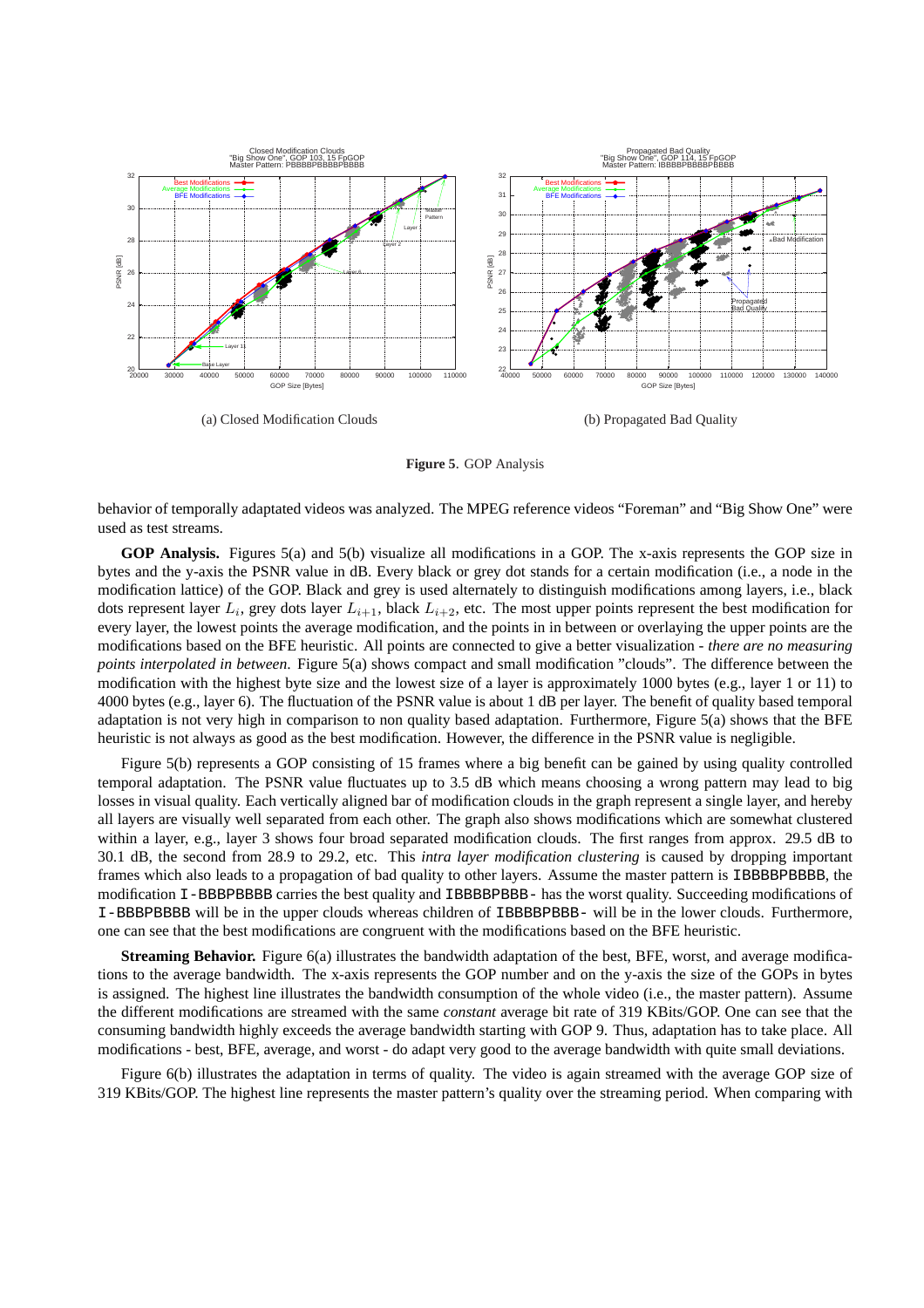

**Figure 6**. Streaming Behavior

Figure 6(a) one can see that the quality decreases every time the video's bandwidth exceeds the average bandwidth. The figure shows that the best modifications are really better than the average and worst modifications. Furthermore, one can see that BFE modifications are always as good as best modifications except in two cases. But even there the deviation in visual quality is diminishingly small so that it can not be observed by the human eye.

# **7. FIELDS OF APPLICATIONS**

There are numerous adaptation techniques and applications that can gain of using QCTVA. This section outlines areas where QCTVA can be integrated, exemplified by the video adaptation proxy/gateway QBIX, <sup>14</sup> the adaptation-aware multimedia streaming protocol AMSP,<sup>15</sup> and the network technology Differentiated Services (DiffServ).<sup>16</sup> Other fields of applications such as video servers, receiver driven layered multicast  $(RLM)$ ,<sup>17</sup> and video stream switching are conceivable.<sup>13</sup>

**Video Adaptation Proxies.** Video adaptation proxies are used to improve cache replacement strategies by quality aware caching.<sup>18</sup> This means that a video is not fully replaced from the cache but its quality is reduced. Furthermore, proxies can fulfill the functionality of media gateways which means that on-the-fly video adaptation or transcoding is performed. QBIX<sup>14</sup> fulfills the functionality of a multimedia proxy and multimedia gateway. The QBIX approach offers the concept of adaptation chains which is a mechanism where an incoming video passes through different adaptation steps. Currently, QBIX offers temporal and spatial adaptation as well as grey scaling. The temporal adaptor drops *all* B-frames regardless of their quality. Removing all B-frames in terms of quality aware caching might be a reasonable strategy but not if the proxy has to fulfill the functionality of a media gateway. Dropping all B-frames is a rather coarse grain adaptation which leads to high quality and bandwidth variations.

The temporal adaptor of the QBIX project could be improved by using QCTVA frame prioritization information. If the gateway has to perform temporal adaptation, it makes a prioritization table look-up and drops the least important frames first with respect to the client's bandwidth.

**AMSP - The Adaptation-Aware Multimedia Streaming Protocol.** The adaptation-aware multimedia streaming protocol (AMSP)<sup>15</sup> is a network protocol by supporting applications with the transport of multimedia data. It provides *channels* with different priorities to separate layered streams. The multimedia content can be mapped to one ore more media channels (MCs). If a bandwidth back-off occurs during the transmission, AMSP starts to drop MCs starting with the one with the lowest priority.

The AMSP architecture is very "QCTVA friendly" which means that the frame prioritization scheme of QCTVA can be directly mapped onto AMSP channels. Figure 7(a) illustrates the mapping. AMSP features one base layer channel and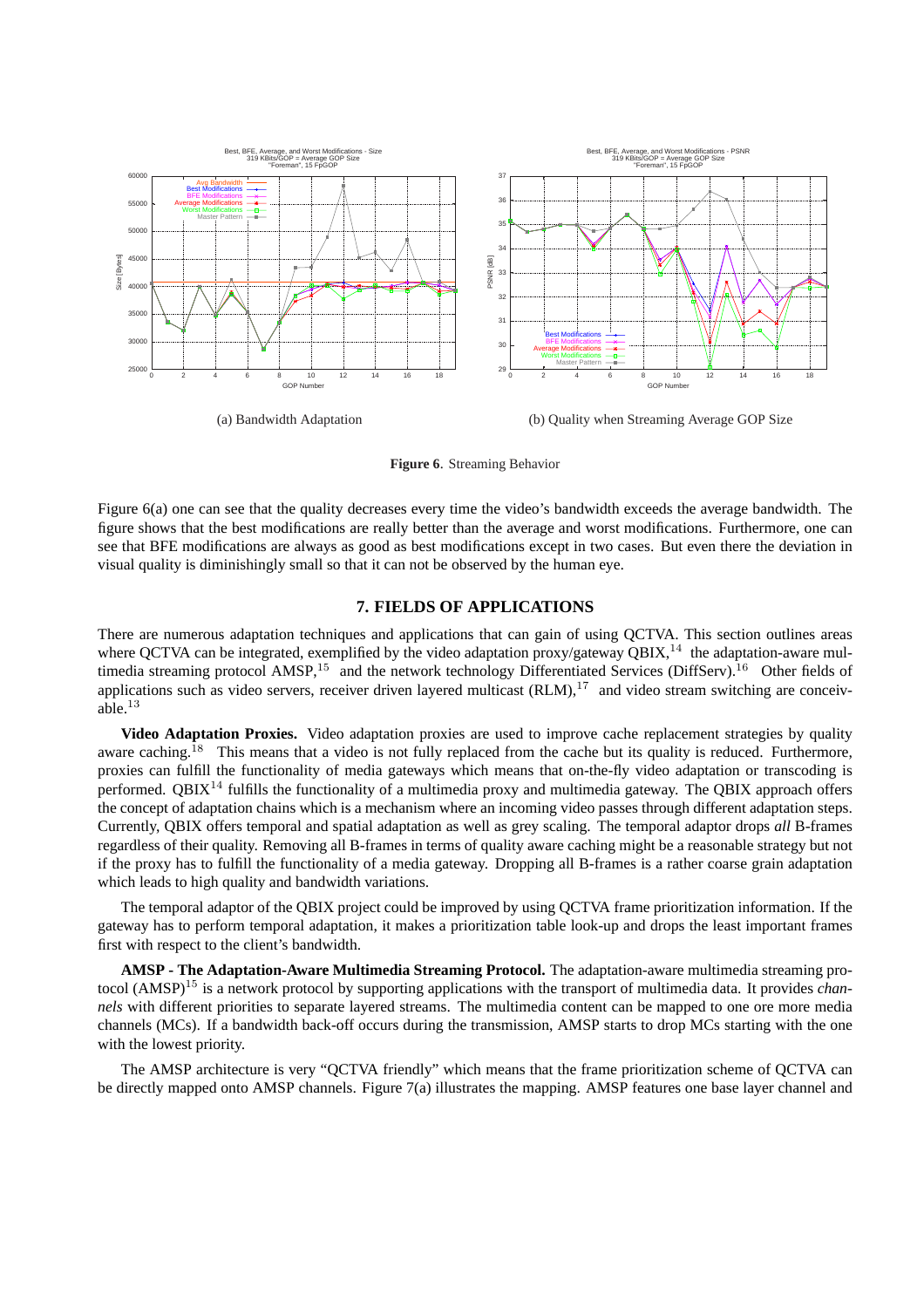

**Figure 7**. Fields of Applications

multiple enhancement layer channels. The AMSP base layer could be filled with the frames in the QCTVA base layer. The first AMSP enhancement layer is equivalent to the highest priority B-frame of QCTVA and so forth. Thus, enhancement layer 1 up to enhancement layer N are being filled with B-frames starting with the highest priority frame. Furthermore, AMSP's Scaling Hints could be filled with the QCTVA priority list (see Table 2) which implies a propagation of QCTVA information to multiple nodes in the network.

**Differentiated Services.** Another application could be Differentiated Services (DiffServ).<sup>16</sup> DiffServ offers the ability to classify the traffic based on service level agreements. Different service classes with soft bandwidth guarantees are available. The "Premium Service" for example offers a fixed maximum bandwidth which is available when needed. One could assign frames based on QCTVA prioritization lists to the premium class until its bandwidth is exceeded. The remaining frames could be transferred on a best effort channel. Figure 7(b) illustrates the frame assignment to DiffServ service classes. The box represents the assignment of frames to priority classes. Class A has the highest priority and class I the lowest. Assume that a DiffServ premium service with 512 KBits/sec and a best effort service are available. The frames in the classes A to E are assigned to the premium service because they are consuming not more than  $512$  KBits/sec. Frames in the classes  $F$  to  $I$  are assigned to the best effort service.

#### **8. CONCLUSION AND FUTURE WORK**

This work showed that temporal video scalability has to be more than just randomly dropping frames. Spending effort in finding a good frame dropping behavior significantly enhances video quality if temporal adaptation has to be performed. Quality estimation methods based on the well known peak signal-to-noise ratio (PSNR) value for GOPs with missing frames were presented. The computed qualities are the most important measured values for the modification lattice - a graph with all possible frame dropping combinations for a GOP. The best first expansion heuristic (BFE) provides a fast way of finding a path through the lattice which allows the assignment of priorities to single frames. Using frame priority lists of the QCTVA approach improves different video streaming adaptation techniques and can be integrated in certain applications to enhance their functionality.

Future work will be the investigation of the interplay of QCTVA and AMSP.<sup>15</sup> The expected benefit of the combination of these two approaches is a fully temporal adaptive video streaming solution supporting a wide range of bandwidths. The QCTVA frame priority lists will also be integrated in the QBIX multimedia proxy/gateway,<sup>14</sup> replacing the existing coarse grain temporal video adaptor with an intelligent frame dropping mechanism. A compact binary representation of the priority lists has to be developed for streaming the lists together with the video data. Expected benefits are fine grained and high-quality adaptation and cache replacement strategies.

Further, the approach of judging single frames could be extended by Fine Grained Scalability (FGS) coding,<sup>19</sup> which adds an enhancement layer for additional quality to every frame. Still, the frames themselves could be either I-VOPs,